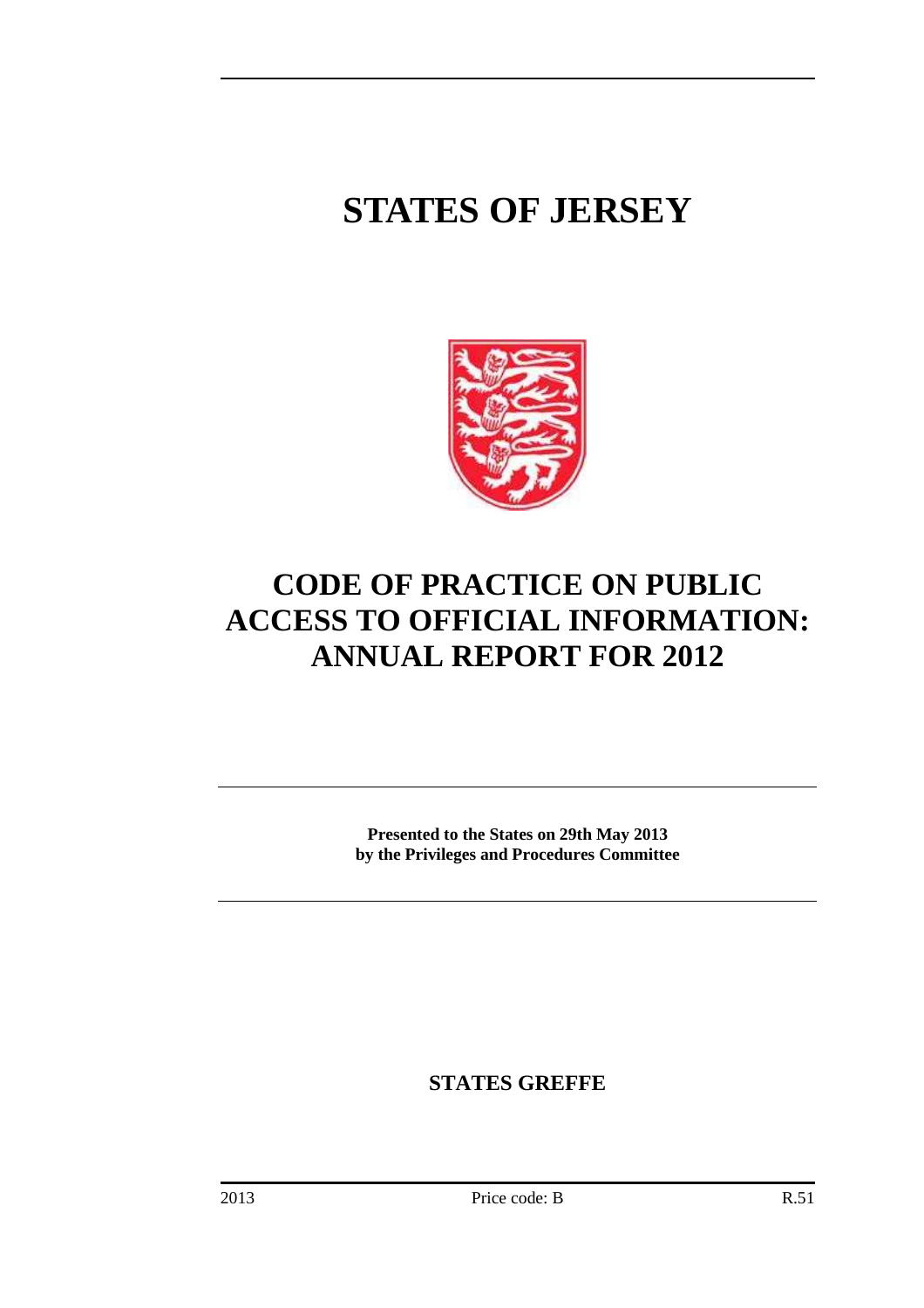### **REPORT**

It is part of the remit of the Privileges and Procedures Committee to keep under review the procedures and enactments relating to public access to official information. Each year, the Committee receives an annual report on the number of requests received by departments which have mentioned the Code of Practice on Public Access to Official Information.

As the annual report only provides information in respect of those requests which refer to the Code, it is unlikely that the report is a true reflection of the number of requests for information that are dealt with by departments on a daily basis. The Committee is aware that all departments are asked for information on a daily basis and provide this freely without necessarily considering that the information request is being made under the Code.

The Committee understands that the Chief Minister's Department is working towards bringing the Freedom of Information (Jersey) Law 2011 (L.17/2011) into force by January 2015.

### **Chairman, Privileges and Procedures Committee**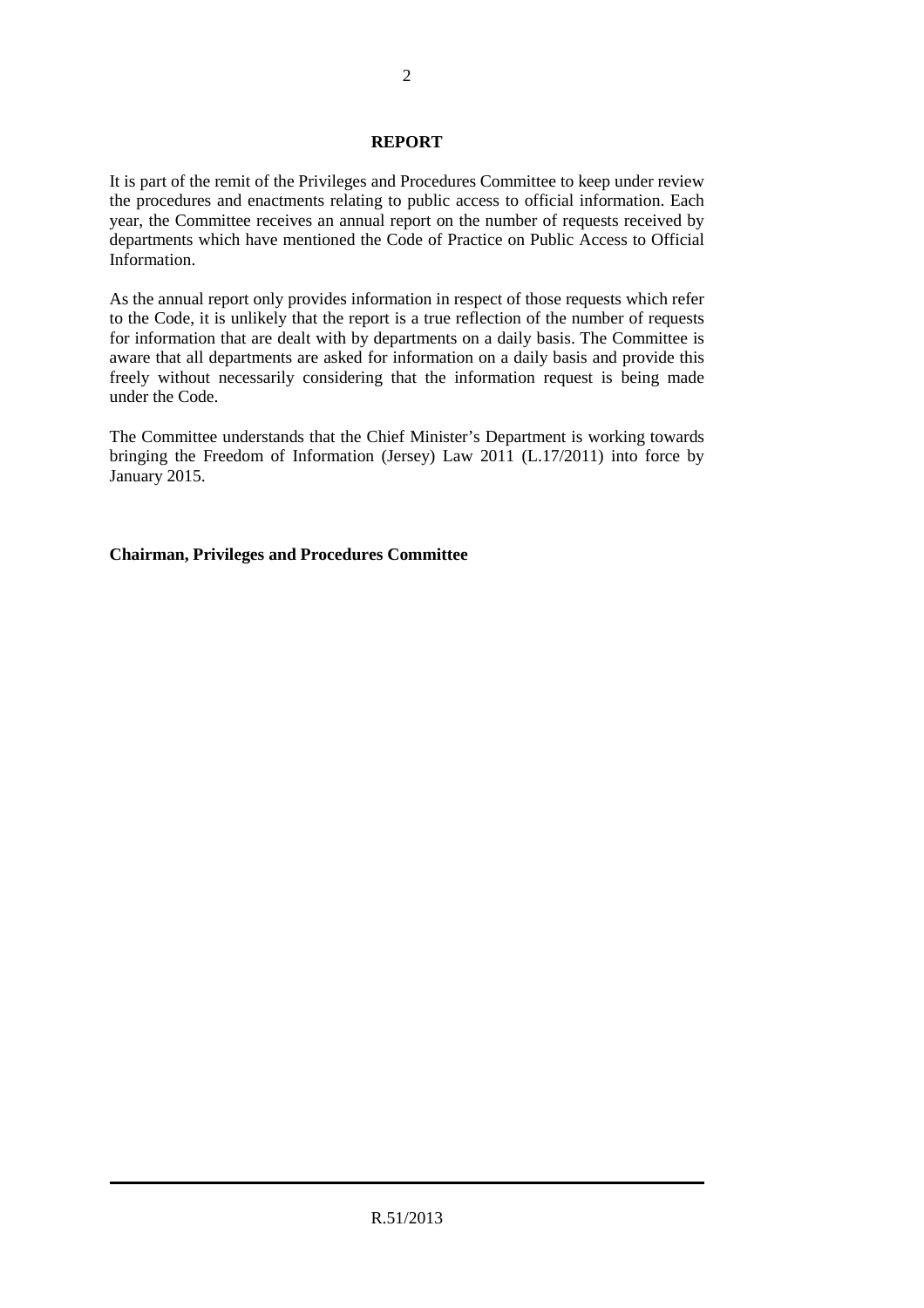### **CODE OF PRACTICE ON PUBLIC ACCESS TO OFFICIAL INFORMATION: ANNUAL REPORT FOR 2012**

## **Introduction**

The Code of Practice on Public Access to Official Information was approved by the States on 20th July 1999 and came into force on 20th January 2000. A revised Code of Practice was adopted by the States on 8th June 2004.

The Code constitutes a States' policy and affects the States, Ministers and their Departments, Committees, Panels and any sub-committees and sub-panels.

The Code confers –

- a general right of access to information held by authorities which is (a) not exempt, and (b) created after 20th January 2000;
- a right of access to personal information, that is information about an identifiable individual, subject to exemptions, and while safeguarding an individual's right to privacy. The authority has an obligation to correct any personal information held about an individual that is shown to be incomplete, inaccurate or misleading, except that expressions of opinion given conscientiously and without malice will be unaffected. For personal information, access is retrospective; and
- a right of access to agendas, support papers and Minutes, where these do not contain confidential information.

Further to the foregoing, the Code also includes provisions which have resulted in the creation of a central 'Information Asset Register'. The purpose of the Information Asset Register is to provide the public with a single, readily accessible point of access to the following  $-$ 

- (a) strategic and/or policy reports;
- (b) reports deemed to be of public interest;
- (c) third-party reports or consultancy documents, which have been prepared for the authority or which are under preparation, where the cost of the report/document exceeds an amount fixed from time to time by the Privileges and Procedures Committee; and
- (d) all unpublished third-party reports or consultancy documents which are over 5 years old.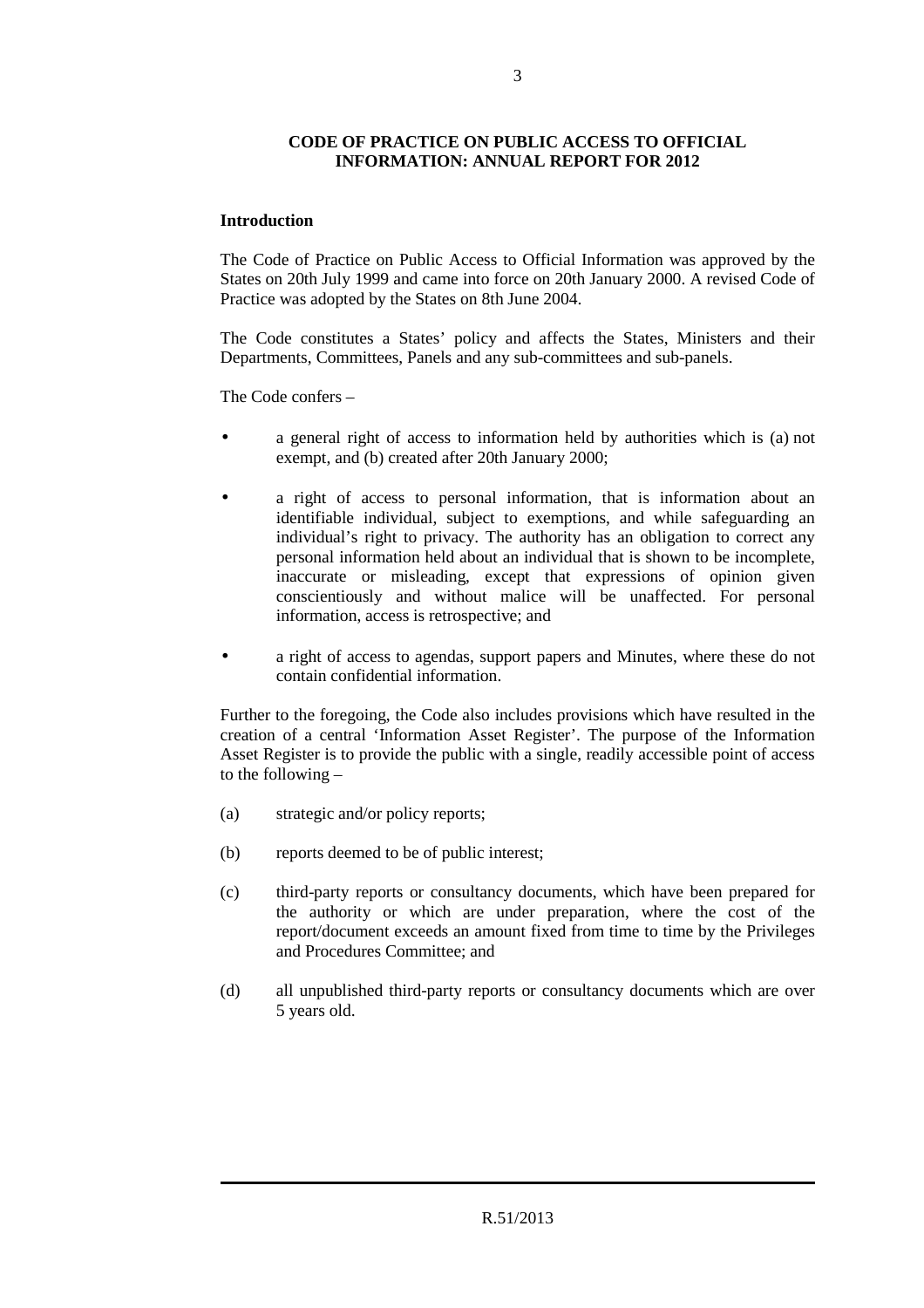The names of reports are added to the Information Asset Register which is maintained on the States' website at: http://www.gov.je/Government/Pages/StatesReports.aspx.

4

In the case of third-party reports or consultancy documents, details of their status and cost of preparation are also included within the Register, which is managed by the Chief Minister's Department.

The Code established a minimum standard of openness and accountability by the States of Jersey, which may, by its very nature, be exceeded.

### **Monitoring statistics**

The number of enquiries received during the year ending 31st December 2012 was as follows –

### **Chief Minister's Department**

| <u> Carrol III.anistove – U 20 v prvi vili Uliv</u> |  |
|-----------------------------------------------------|--|
| Number of applications which mentioned the Code:    |  |
|                                                     |  |

#### **Department of the Environment**

| Number of applications which mentioned the Code:       | 20             |
|--------------------------------------------------------|----------------|
| Number of applicants submitting more than one request: | $\overline{2}$ |
| Number of applications made by applicant A:            | 3              |
| Number of applications made by applicant B:            | 3              |
| Category of applicant $-$                              |                |
| Private individual                                     | 16             |
| Journalist                                             |                |
| Representing charity/lobby group                       |                |
| Academic                                               |                |
| <b>Business</b>                                        |                |
| Politician, on behalf of private individual            |                |
| Number of requests for personal information:           |                |
| Number of applications dealt with within 21 days:      | 17             |
| Number of requests unanswered as information not held: |                |
| Number of requests for which a charge was made:        |                |
| Number of times a request was refused:                 |                |
| Number of appeals:                                     |                |

| <b>Economic Development Department</b>           |  |
|--------------------------------------------------|--|
| Number of applications which mentioned the Code: |  |
|                                                  |  |

| <b>Education Department</b>                      |  |
|--------------------------------------------------|--|
| Number of applications which mentioned the Code: |  |

#### **H.M.P. La Moye**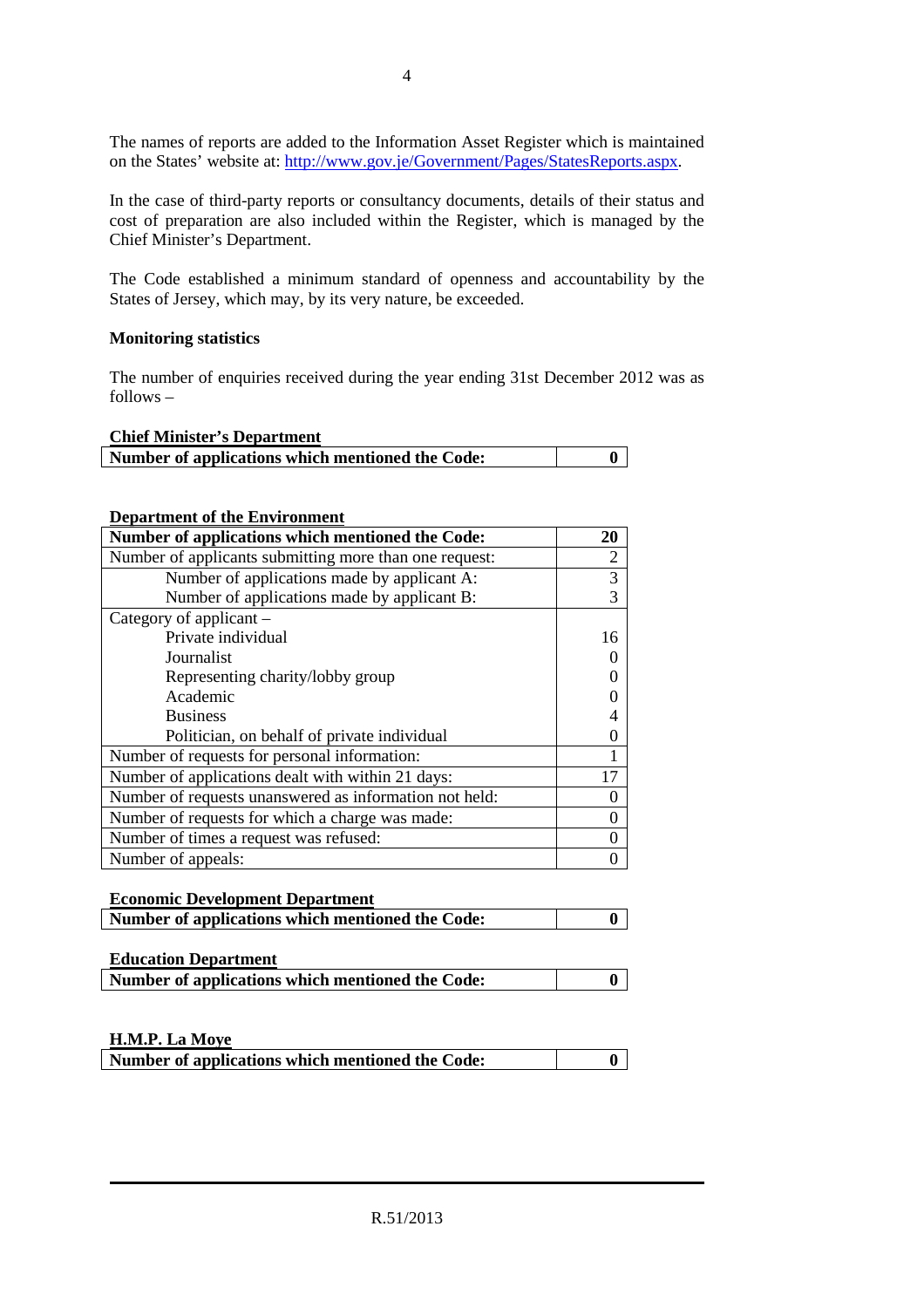**Home Affairs Department**

| Number of applications which mentioned the Code:       |  |
|--------------------------------------------------------|--|
| Number of applicants submitting more than one request: |  |
| Category of applicant –                                |  |
| Private individual                                     |  |
| Journalist                                             |  |
| Representing charity/lobby group                       |  |
| Academic                                               |  |
| <b>Business</b>                                        |  |
| Politician, on behalf of private individual            |  |
| Number of requests for personal information:           |  |
| Number of applications dealt with within 21 days:      |  |
| Number of requests unanswered as information not held: |  |
| Number of requests for which a charge was made:        |  |
| Number of times a request was refused:                 |  |
| Number of appeals:                                     |  |

The Home Affairs Department has advised that a number of additional information requests were received during 2012 which did not mention the Code.

| <b>Housing Department</b>                              |   |
|--------------------------------------------------------|---|
| Number of applications which mentioned the Code:       |   |
| Number of applicants submitting more than one request: |   |
| Category of applicant –                                |   |
| Private individual                                     |   |
| Journalist                                             |   |
| Representing charity/lobby group                       |   |
| Academic                                               |   |
| <b>Business</b>                                        |   |
| Politician, on behalf of private individual            |   |
| Number of requests for personal information:           |   |
| Number of applications dealt with within 21 days:      |   |
| Number of requests unanswered as information not held: | 0 |
| Number of requests for which a charge was made:        | 0 |
| Number of times a request was refused:                 | 0 |
| Number of appeals:                                     |   |

| <b>Office of the Data Protection Commissioner</b> |  |
|---------------------------------------------------|--|
| Number of applications which mentioned the Code:  |  |

| <b>States Greffe</b>                             |  |
|--------------------------------------------------|--|
| Number of applications which mentioned the Code: |  |
|                                                  |  |

| <b>States of Jersey Police</b>                   |  |
|--------------------------------------------------|--|
| Number of applications which mentioned the Code: |  |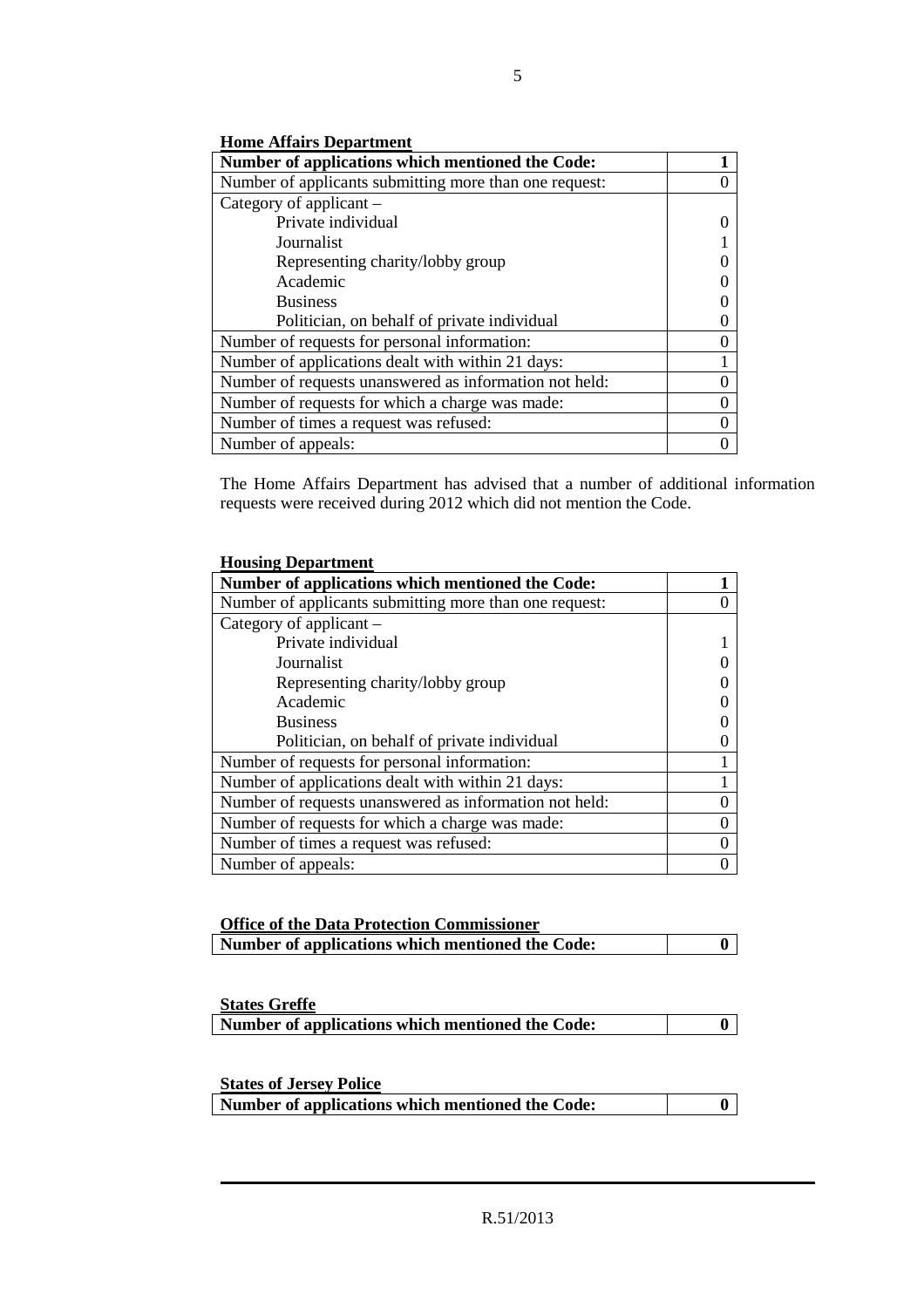The Police have advised that a number of additional information requests were received during 2012 which did not mention the Code.

| Transport and Technical Services Department            |                  |
|--------------------------------------------------------|------------------|
| Number of applications which mentioned the Code:       | 5                |
| Number of applicants submitting more than one request: | 1                |
| Number of applications made by applicant:              | $\mathfrak{D}$   |
| Category of applicant –                                |                  |
| Private individual                                     | 3                |
| Journalist                                             | $\overline{2}$   |
| Representing charity/lobby group                       |                  |
| Academic                                               |                  |
| <b>Business</b>                                        |                  |
| Politician, on behalf of private individual            |                  |
| Number of requests for personal information:           | $\boldsymbol{0}$ |
| Number of applications dealt with within 21 days:      | 5                |
| Number of requests unanswered as information not held: | $\overline{0}$   |
| Number of requests for which a charge was made:        | $\theta$         |
| Number of times a request was refused:                 |                  |
| Number of appeals:                                     |                  |

# **Transport and Technical Services Department**

#### **Treasury and Resources Department**

| Number of applications which mentioned the Code:       | 3              |
|--------------------------------------------------------|----------------|
| Number of applicants submitting more than one request: | 1              |
| Number of applications made by applicant:              | $\overline{2}$ |
| Category of applicant –                                |                |
| Private individual                                     |                |
| Journalist                                             |                |
| Representing charity/lobby group                       |                |
| Academic                                               |                |
| <b>Business</b>                                        |                |
| Politician, on behalf of private individual            |                |
| Number of requests for personal information:           | $\theta$       |
| Number of applications dealt with within 21 days:      | $\overline{2}$ |
| Number of requests unanswered as information not held: |                |
| Number of requests for which a charge was made:        | $\Omega$       |
| Number of times a request was refused:                 |                |
| Number of appeals:                                     |                |

| <b>TOTALS FOR 2012</b>                                 |    |
|--------------------------------------------------------|----|
| Total number of applications which mentioned the Code: | 30 |
| Total number of refusals:                              |    |